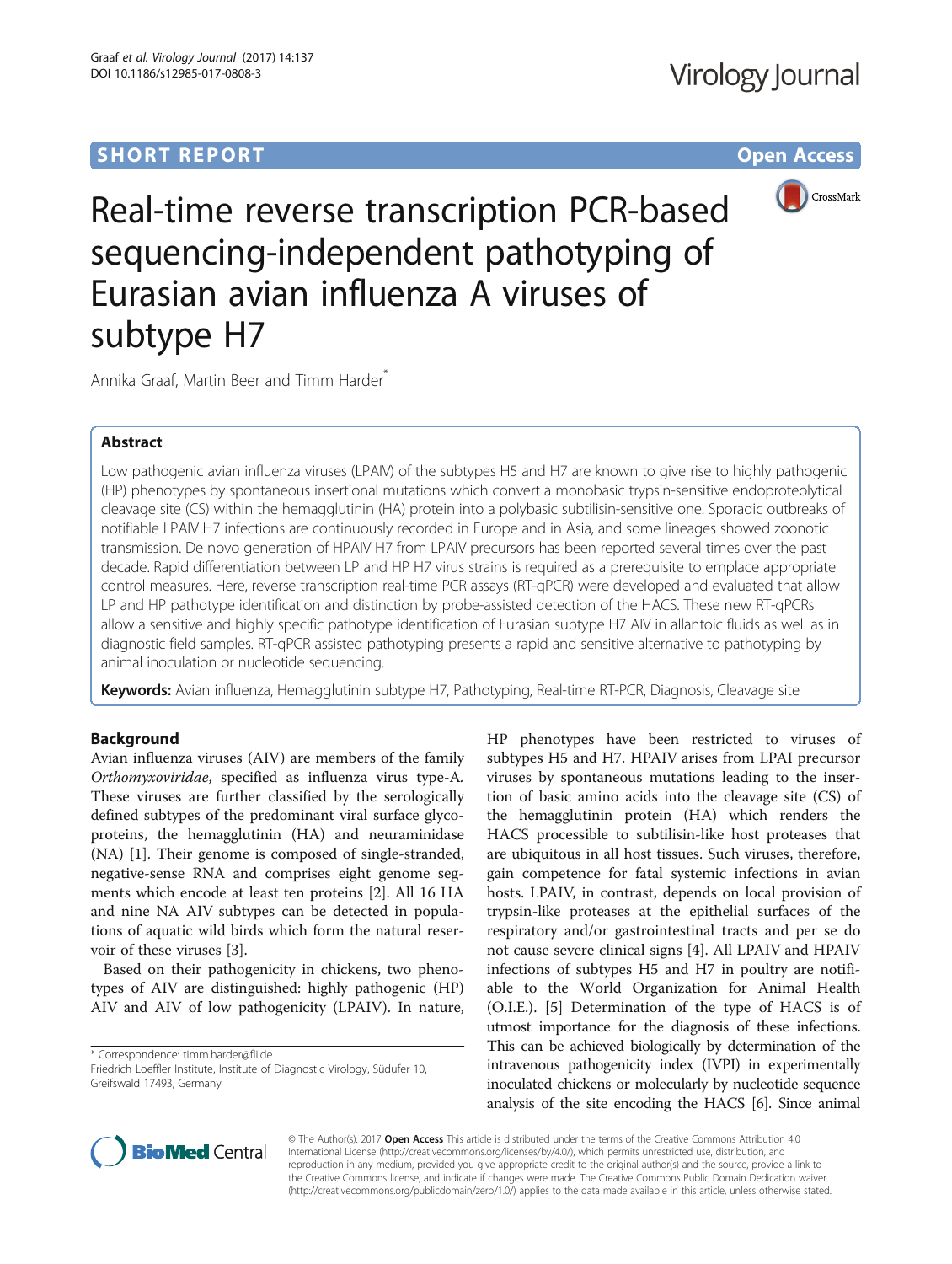<span id="page-1-0"></span>Table 1 Outbreaks in poultry of subtype H7 avian influenza viruses of low (LP) and high (HP) pathogenicity in Europe, 1999–2016 [[20](#page-9-0)]

| Year      | Country        | Subtype     | Pathotype | Number of<br>infected holdings |
|-----------|----------------|-------------|-----------|--------------------------------|
| 1999-2000 | Italy          | <b>H7N1</b> | HP        | 1                              |
| 2003      | Netherland     | <b>H7N7</b> | HP        | 255                            |
| 2008      | United Kingdom | <b>H7N7</b> | HP        | 1                              |
| 2009      | Germany        | <b>H7N7</b> | LP        | 1                              |
| 2009/2010 | Spain          | <b>H7N7</b> | LP/HP     | 1/1 <sup>a</sup>               |
| 2011      | Germany        | <b>H7N7</b> | LP        | 23                             |
| 2013      | Denmark        | <b>H7N7</b> | LP        | 1                              |
| 2013      | Italy          | <b>H7N7</b> | HP        | 6                              |
| 2015      | United Kingdom | <b>H7N7</b> | LP/HP     | 1/1                            |
| 2015      | Germany        | <b>H7N7</b> | LP/HP     | 1/1                            |
| 2015      | Netherland     | <b>H7N7</b> | LP        | 2                              |
| 2016      | Denmark        | <b>H7N7</b> | LP        | 1                              |
| 2016      | Italy          | <b>H7N7</b> | ΗP        | 2                              |

<sup>a</sup> Slash indicates that a matching pair of LP precursor and HP mutant viruses had been detected

experiment facilities or expensive equipment are required for either pathway, solutions for alternative techniques have been sought in the past: These included restriction enzyme cleavage patterns [[7\]](#page-8-0), probe hybridization [\[8](#page-8-0)] and real time RT-PCR (RT-qPCR) approaches [[9\]](#page-8-0). Based on the widespread availability of RT-qPCR technology in diagnostic laboratories and its recent favorable use in pathotyping of HPAIV H5 of the goose/Guangdong (gs/GD) lineage [[10](#page-8-0)], this study was conducted to develop and validate sequencing-independent RT-qPCRs for pathotyping of Eurasian H7 AI viruses.

Over the past two decades, several incursions into poultry of subtype H7 LPAIV as well as the de novo generation and (in one case) spread of H7 HPAI viruses have been reported from Europe (Table 1). Other H7 LPAIV lineages have arisen in Eastern Asia, and one of them (H7N9/China) showed significant zoonotic propensities in annual waves of poultry-to-human transmission with more than 550 fatal human cases [\[11](#page-8-0), [12](#page-8-0)]. Recently, the H7N9 lineages has also yielded an HP mutant which is spreading in southern China [\[13](#page-8-0)]. Considering the annual presence of LPAIV of subtype H7 in Eurasian wild bird populations [[14\]](#page-8-0) risks of new incursions into poultry in Europe are perpetuating.

## **Methods**

Based on the alignments of the HA H7 gene of a comprehensive selection of sequences from LP  $(n = 60)$  and HPAIV ( $n = 21$ ) of Eurasian origin collected over the last decade in sequence databases (GenBank at NCBI; EpiFlu of the Global Initiative on Sharing Avian Influenza Data (GISAID)), a set of six primers was designed (Table 2). The selected primers targeted a short fragment of the HA gene that spans the endoproteolytic CS region [\[15](#page-8-0)–[17](#page-9-0)]. The primers were designed for the broadest possible reactivity with recent Eurasian H7 sequences.

For validation of the assays, viral RNA from reference H7 LPAIV and HPAIV was used. Moreover, non-H7 influenza subtypes H5 and H9 as well as other avian respiratory viruses (infectious bronchitis virus (IBV), Newcastle disease virus (NDV)) were tested (Table [3](#page-2-0)). Viral RNA was purified with the QIAamp®Viral RNA Mini Kit (Qiagen, Hilden Germany) according to the manufacturer's instructions. Primers were first evaluated in conventional RT-PCRs. The PCR reactions were carried out on a CFX96 thermocycler machine (Bio-Rad) using the following temperature profile: 30 min at 50 °C (RT), 2 min at 94 °C (inactivation of reverse

Table 2 Primers and probes used for sequencing-independent pathotyping of Eurasian avian influenza A subtype H7 viruses by real time RT-PCR

| Primer/Probe ID  | Sequence (5' to 3')                 | Location  | Amplicon size    | Accession number <sup>a</sup> |
|------------------|-------------------------------------|-----------|------------------|-------------------------------|
| H7 CS-F1         | <b>TGMTGCTRGCAACAGGAAT</b>          | 989-1007  | 107 <sup>b</sup> | KX979524                      |
| H7 CS-F2 N       | TGCTACTRGCAACAGGGAT                 | 989-1007  |                  |                               |
| H7 CS-F3         | TGMTGCTGGCAACWGGRAT                 | 968-986   |                  |                               |
| H7 CS-R1N        | CGTCAATKAGRCCTTCCCA                 | 1096-1078 |                  |                               |
| H7 CS-R2N        | <b>TCCATTTTCWATRAAACCYGC</b>        | 1056-1036 |                  |                               |
| H7 CS-R3         | CATCAAYCAGACCYTCCCA                 | 1056-1076 |                  |                               |
| H7 CS-LP-FAM     | $C + C + AAAG + GGA + A + GAG + GC$ | 1026-1040 |                  | KY676327.1                    |
| H7 CS-HP EMS-FAM | CCAAAGAGAAAGAGAAGAGGCC              | 1027-1046 | 120 <sup>c</sup> | AB438941                      |
| H7 CS-HP IT-FAM  | <b>TTCCAAAAGGATCGCGTGTGAGGA</b>     | 1004-1027 |                  | KF493066                      |

<sup>a</sup>Accession number of sequence/virus used to position the oligonucleotide along the HA gene

**b**size applied to LP sequences

<sup>c</sup>size applied to HP sequences

+ indicates that the following position constituted a "locked" nucleotide (LNA)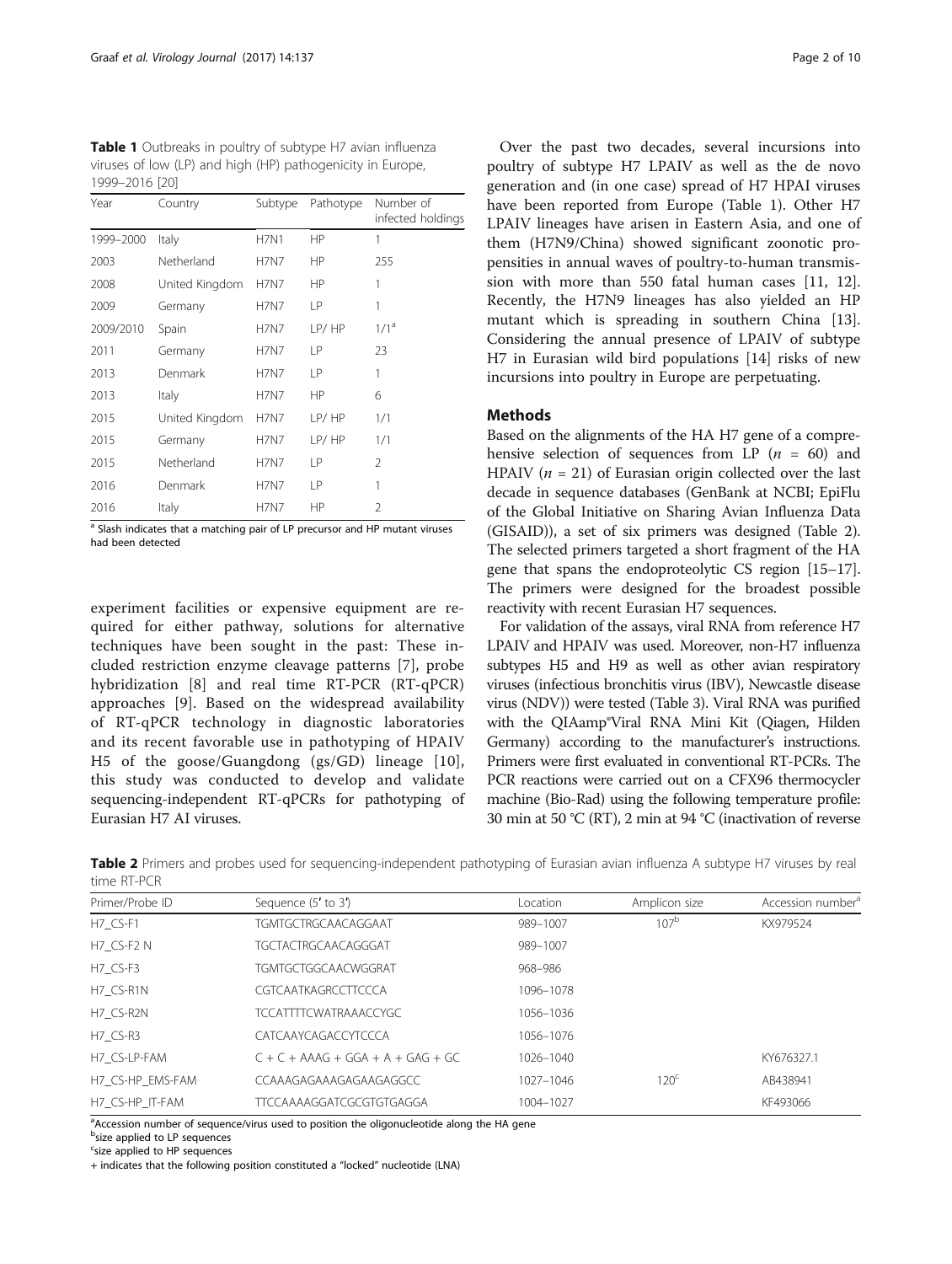| Reference virus                 | Accession       | Sub- and              | RT-gPCR method |                   |                 |  |
|---------------------------------|-----------------|-----------------------|----------------|-------------------|-----------------|--|
|                                 | number<br>of HA | pathotype             | LPAI H7        | HPAI H7 'Emsland' | HPAI H7 'Italy' |  |
| A/mute swan/Germany/R901/2006   | EPI359695       | LP H7N7               | Pos            | Neg               | Neg             |  |
| A/Anhui/1/2013                  | AHZ60096        | LP H7N9               | Pos            | Neg               | Neg             |  |
| A/chicken/Germany/AR1385/2015   | SA              | HP H7N7<br>Neg<br>Pos |                | Neg               |                 |  |
| A/broiler/Italy/445/1999        | AJ580353        | HP H7N1               | Neg            | Neg               | Pos             |  |
| A/turkey/Germany/R2025/2008     | SA              | LP H5N3               | Neg            | Neg               | Neg             |  |
| A/turkey/Germany/AR2485-86/2014 | EPI552746       | HP H5N8               | Neg<br>Neg     |                   | Neg             |  |
| A/chicken/Egypt/AR753-14/2013   | FPI557457       | HP H9N2               | Neg<br>Neg     |                   | Neg             |  |
| A/chicken/Sudan/AR251-15/2014   | KX272465        | <b>IBV</b>            | Neg            | Neg               | Neg             |  |
| A/chicken/Egypt/AR254-15/2014   | <b>SA</b>       | <b>NDV</b>            | Neg            | Neg               | Neg             |  |

<span id="page-2-0"></span>Table 3 Analytical performance characteristics of real time RT-PCR (RT-qPCR) assays for sequencing-independent pathotyping of Eurasian reference H7 viruses

LP low pathogenic, HP high pathogenic, Neg negative, Pos positive, SA sequence available from the authors, also represented in the alignment in Additional file [1](#page-8-0): Figure S1, IBV Infectious bronchitis virus, NDV Newcastle disease virus

transcriptase/activation of Taq polymerase), followed by 42 cycles of 30 s at 94 °C (denaturation), 30 s at 56 °C (annealing), and 30 s at 68 °C (elongation). Twenty-five  $\mu$ L per reaction were prepared using the SuperScript III One-Step RT-PCR system with Platinum Taq DNA polymerase (Invitrogen, Carlsbad, CA): For one reaction, 6.5 μl of RNase-free water, 12.5 μl reaction mix  $(2\times)$ , 1 μl of SuperScript III RT/Platinum Taq, and 5 μl of template RNA were mixed. Pre selected primers were then screened for their specifity using non H7-subtypes. Amplificates of the expected sizes were generated from both LP and HP phenotypes of subtype H7 viruses by conventional RT-PCR and visualized on an 2% agarose gel (Fig. 1).

Having assured the broad but exclusive specificity of the selected primers for Eurasian H7 viruses, matching probes for use in the RT-qPCR assays were developed. Initially, probes were designed with the aim to universally differentiate between LP and HP Eurasian H7 CS sequences. Probes were therefore placed directly across



the sequence stretch encoding the CS. Closer inspection of the alignments, and taking into account also the list of HP H7 CS sequences provided by OFFLU [\[6](#page-8-0)], revealed that HP H7 CS sequences of Eurasian origin viruses were highly divergent: Viruses of separate outbreaks and epizootics represented unique CS sequences with little homology to viruses of other outbreaks. Within an outbreak series, however, HP H7 CS sequences proved to be conserved. This situation is opposed to HPAI H5 viruses of the gs/GD lineage which show considerable conservation even across different clades and allowed designing of a universal conserved probe for the HP phenotype of these viruses [\[10](#page-8-0)]. In contrast to HP H7, the HA CS of LP H7 viruses of Eurasian origin origin appeared to be fairly conserved [[6\]](#page-8-0). Therefore, two strategies were followed to prove that sequencing-independent pathotyping by RT-qPCRs is principally possible also for Eurasian H7 viruses:

- 1. For HP H7, probes were designed that are specific for viruses of distinct outbreaks. Two distinct HP H7 outbreaks were selected: Isolates from a historic epizootic (Italy 1999, H7N1) and from the most recent HP H7 outbreak in Germany (referred to as 'Emsland'; a region in the Northwest of Germany where a very high density of poultry population is reared) affecting a single holding in 2015 (H7N7) were chosen and specific Taqman probes matching the HA CS consensus sequences of each of these outbreaks designed (Table [2](#page-1-0)).
- 2. For Eurasian LP H7 a universal probe was developed and several universal Taqman probes were synthesized for comparison.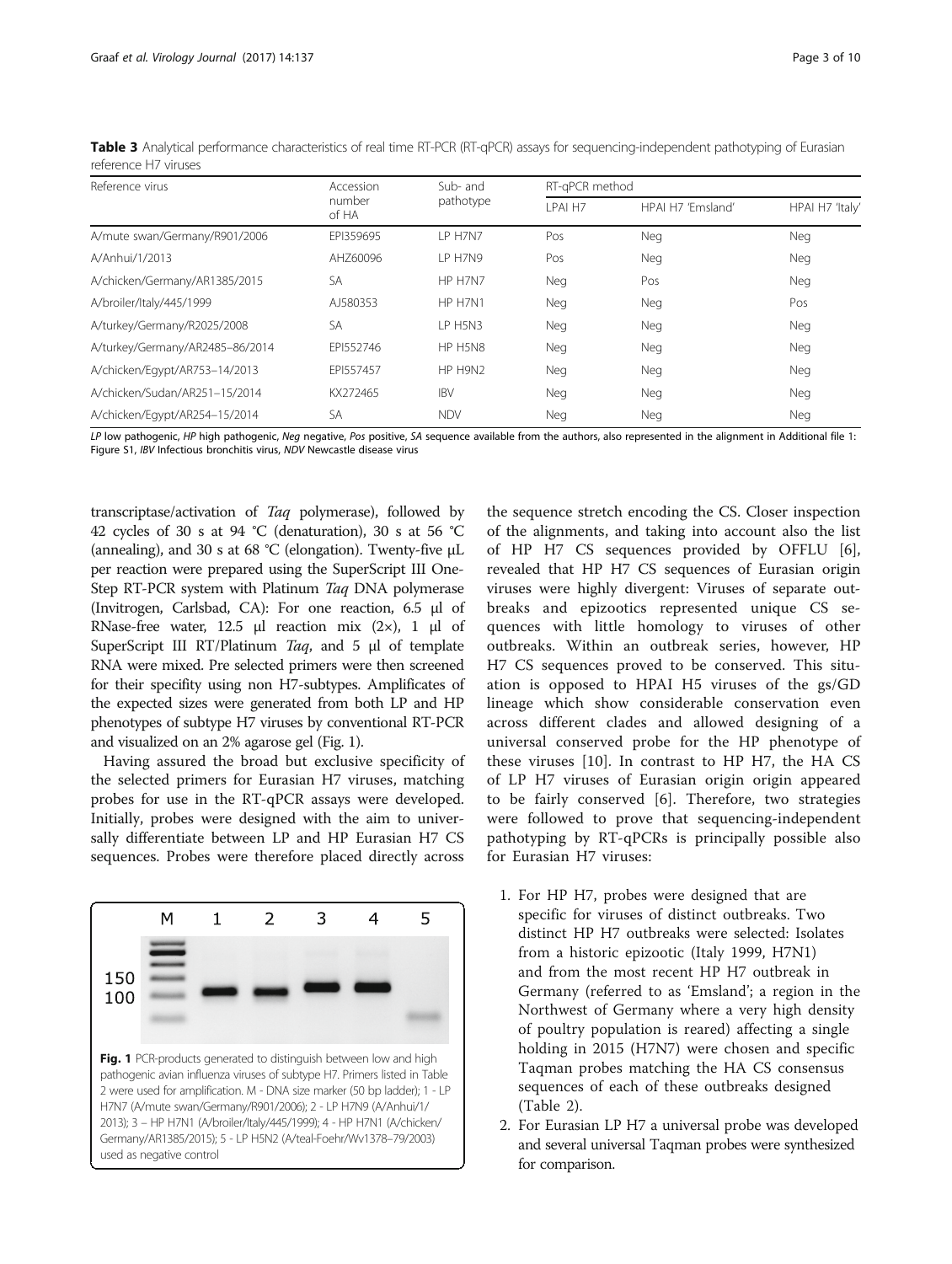The same PCR conditions as described above for conventional RT-PCR were used for RT-qPCR, however, 2 μL of the RNAse-free water were replaced by 2 μl specific primer-probe mix. The HP mixes were composed of 1,25 pmol probe/μl and 3,75 pmol/μl for each forward and reverse primer.

## Results

Specificity was initially confirmed only for the two HP probes which specifically reacted with their homologous sequences but did not cross react with LP H7 or other HP H7 viruses (Table [3](#page-2-0)). The standard Taqman LP probes, however, did not sharply distinguish between pathotypes and cross reacted with various HP H7 viruses (not shown). Closer inspection of the alignments revealed that a single G/A mutation in the HA CS distinguished between LP and HP pathotypes (Fig. 2). Consequently, an LNA probe was designed placing the critical nucleotide position at the centre of the respective probe. Using this probe at a concentration of 2,5 pmol in the reaction mix finally allowed clear-cut distinction between LP and HP pathotypes by RT-qPCR (Table [3](#page-2-0)).

The detection limit of the H7 pathotyping RT-qPCRs was determined by testing ten-fold serial dilutions of viral RNAs extracted from representative H7 LPAI and HPAI viruses. Average values of three independent runs were used for comparisons to a generic RT-qPCR for the M gene of these viruses [\[18](#page-9-0)]. A standard curve of each assay was generated showing a linear relationship between the log dilution of the viral RNA and the cycle quantification (Cq) value for both the specific and the generic assays (Fig. [3a-c](#page-5-0)). Considering the universal LP as well as the 'Emsland'-specific HP probe, no significant difference between the median Cq values of each specific assay and the M RT-qPCR was found indicating that the

newly developed and the generic RT-qPCRs have a similar analytical sensitivity. In contrast, the RT-qPCR detecting the historic Italian H7 HP lineage showed slightly higher sensitivity than the generic M RT-qPCR.

Furthermore, we determined the ability of the H7 pathotyping RTqPCRs to detect mixtures of RNAs of LPAIV and HPAIV derived from the Emsland outbreak in Germany, 2015, and compared it to the M genespecific generic RT-qPCR (Fig. [3d\)](#page-5-0). Different concentrations of LP/HPAIV-mixtures (0, 0.1%, 1%, 10%, 50% and 100% LP) were generated, and HP H7 RNA was added to 100%. Both RNA species were detected by the specific RT-qPCRs in the mixtures, and the respective Cq values reflected the concentration of the RNA species in the mixtures (Fig. [3d\)](#page-5-0). H7 LP RNA was not detected in the sample containing 100% H7 HP RNA, and vice versa, once more confirming the specificity of the pathotyping RT-qPCRs (Fig. [3d](#page-5-0)). Thus, these PCRs can be used to study the generation and co-circulation of H7 HPAIV from its LPAI precursor viruses.

Assessment of the diagnostic performance characteristics of the established RT-qPCRs was carried out with a collection of H7 AIV isolates  $(n = 48)$  and H7positive field samples ( $n = 27$ ) collected between 1999 and 2016. Samples were obtained from the virus repository of the German National Reference Laboratory for Avian Influenza at the Friedrich-Loeffler-Institut, Germany, or kindly provided by the OIE Reference Laboratory for Newcastle Disease and Avian Influenza in Italy, ISZVe, Padua, the Central Veterinary Research laboratory at Dubai, United Arab Emirates, the National Centre for Foreign Animal Disease, Winnipeg, Canada and the WHO Collaborating Centre, London, United Kingdom, under the patronage of the global influenza programme (Table [4](#page-6-0)). Amplificates produced from these viral RNAs by H7-specific RT-qPCR analysis were



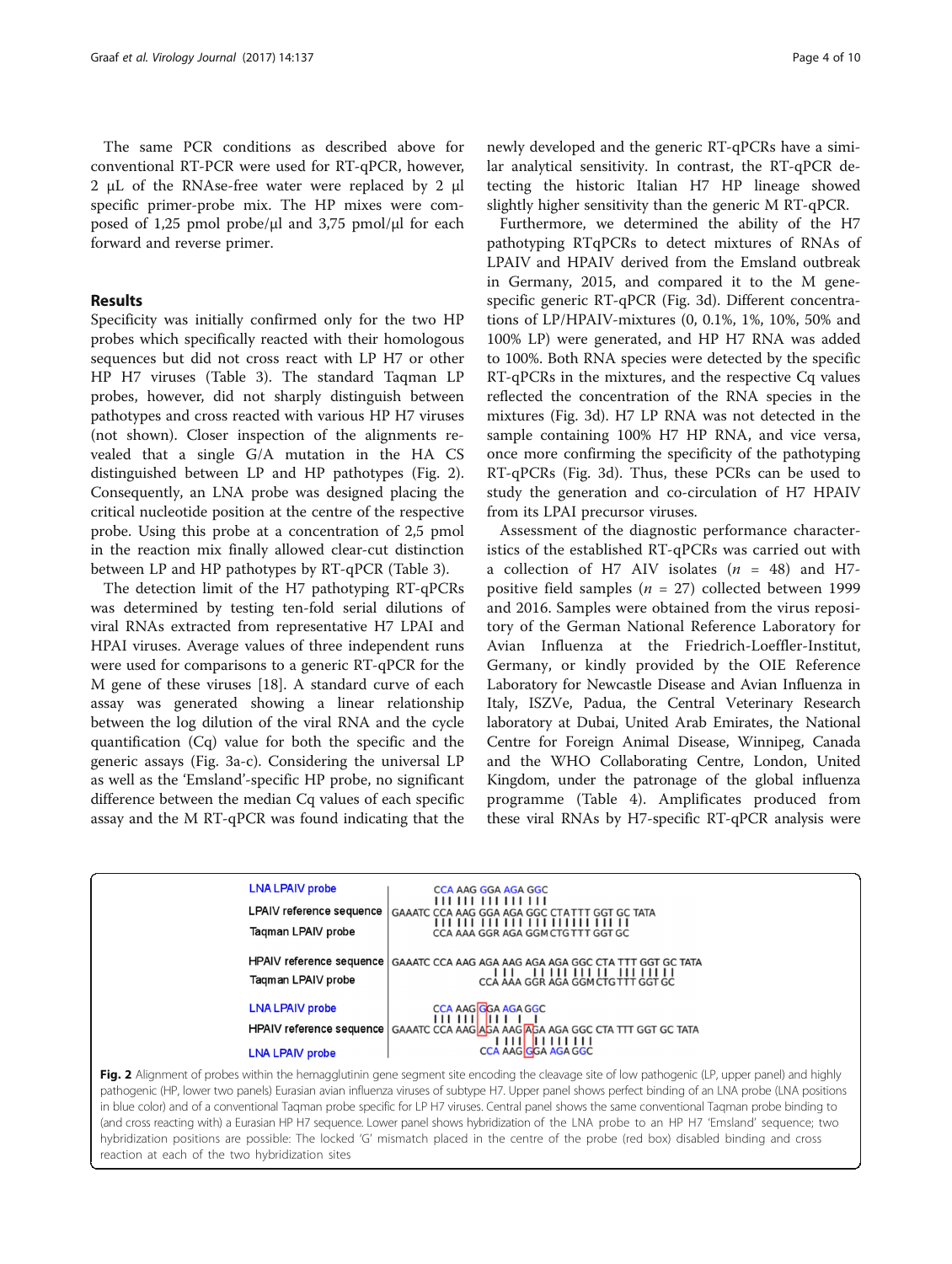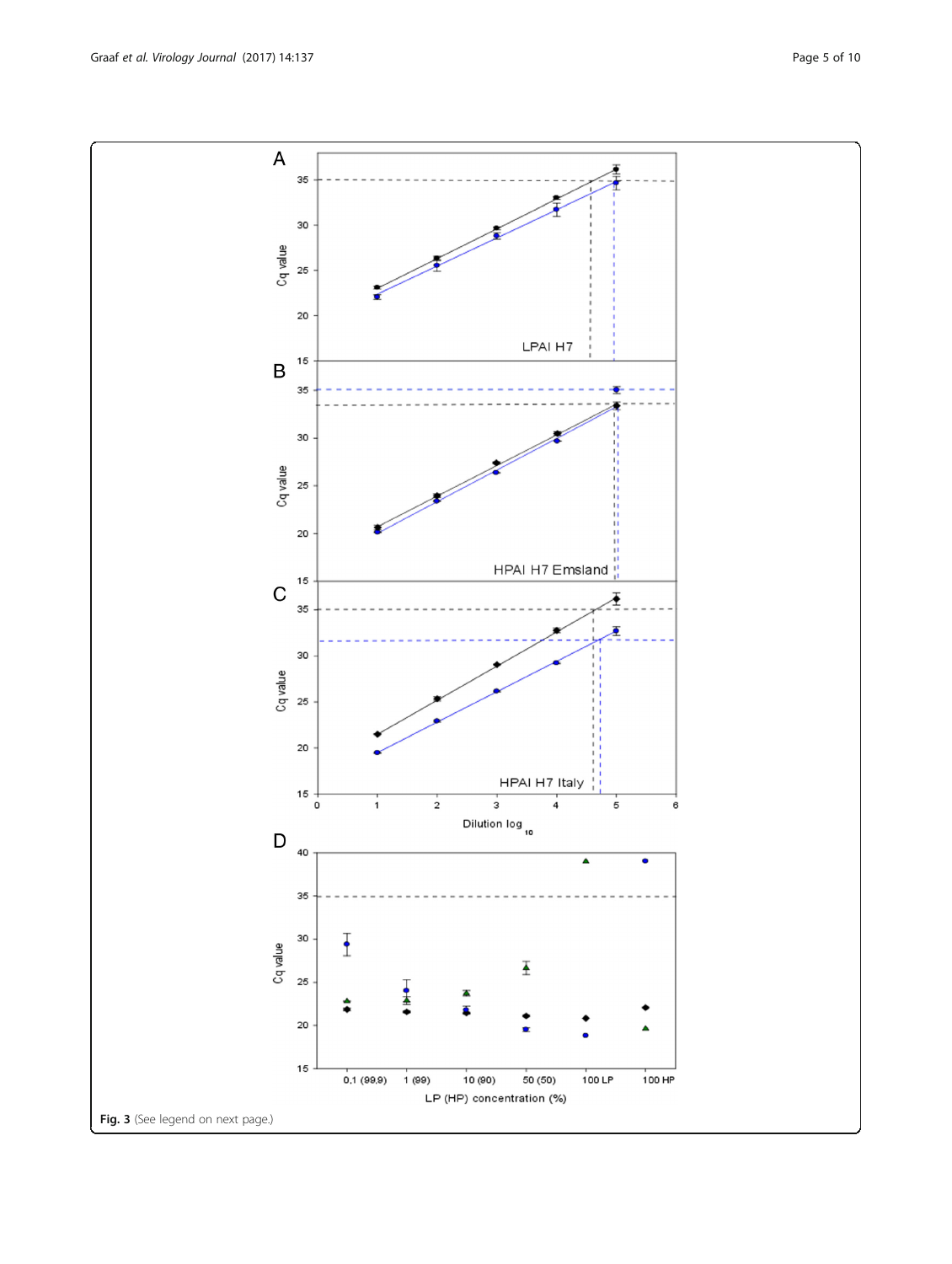#### <span id="page-5-0"></span>(See figure on previous page.)

Fig. 3 Determination of the limit of detection of three newly developed RT-qPCRs for sequencing-independent pathotyping of Eurasian avian influenza H7 viruses (blue dots/lines) compared to a matrix gene-specific generic RT-qPCR (Hoffmann et al., 2010; black diamonds/ lines). The detection limit was determined based on serial ten-fold dilutions using RNA of the reference viruses (a) A/chicken/Germany/ AR1385/2015 (HPAIV H7N7), (b) A/mute swan/Germany/R901/2006 (LPAIV H7N7) and (c) A/broiler/Italy/445/1999 (HPAIV H7N1). d Detection of artificial mixtures of H7 LP and HPAIV RNA of the 'Emsland' outbreak compared to a matrix gene-specific generic RT-qPCR (black diamonds). RNA of the reference viruses A/chicken/Germany/AR915/2015 (LPAIV H7N7) and A/chicken/Germany/AR1385/2015 (HPAIV H7N7) were mixed and the percentage ratios indicated on the X-axis. Identification of Cq values (results of triplicate analyses) obtained for each mixture sample by H7 specific RT-qPCRs is as follows: blue circles – LPAI H7; green triangles – HPAI H7 'Emsland'

also further processed for sequence analysis using the H7 specific reverse primer mix (Table [2\)](#page-1-0) for Sanger sequencing: Following agarose gel electrophoresis and amplicon purification using the QIAquick Gel Extraction Kit (Qiagen, Hilden, Germany) they were cycle-sequenced (BigDye Terminator v1.1 Cycle Sequencing Kit, Applied Biosystems, California, United States) and analysed on an ABI PRISM 3130 Genetic Analyzer (Life Technologies, Darmstadt, Germany) [[10](#page-8-0)]. Partial HA sequences of the diagnostic samples are shown in the sequence alignment of Additional file [1:](#page-8-0) Figure S1; in all cases subtype H7 was confirmed. Pathotypes were assigned as based on the deduced amino acid sequence of the HACS according to the list of published H7 CS sequences (Additional file [1](#page-8-0): Figure S1 and Table [4\)](#page-6-0).

In total, 75 samples positive for AIV of subtype H7 were used. Based on nucleotide sequence analysis and/or IVPI, 49 samples were classified as LPAIV and 15 as HPAIV (Table [4,](#page-6-0) Additional file [1:](#page-8-0) Figure S1). They were of both historic and recent origin and mainly derived from European locations. Four samples originated from North America, nine from the United Arab Emirates/ Dubai and one represented the Chinese LP H7N9 lineage. The samples mainly consisted of egg-derived isolates or native combined oropharyngeal and cloacal swabs obtained from poultry or wild birds. Seven samples were taken from the environment during a recent HPAIV outbreak in a chicken layer holding in Germany (referred to as 'Emsland'). For the H7 LP RT-qPCR, 48 out of 56 samples were correctly identified as LP (Table [4](#page-6-0), Fig. [4](#page-8-0)), also including the Chinese LP H7N9 reference virus. Three historic LP isolates (Table [4,](#page-6-0) nos. 1–3) and the two North American LP H7 viruses (Table [4,](#page-6-0) nos. 71–72) were not detected despite high viral loads. Sequence mismatches affected binding of either probe and/or primers in these cases. In three further samples (Table [4](#page-6-0), nos. 26, 37, 38) low virus loads were detected by the generic M RT-qPCR and these were missed by the H7 LP specific RT-qPCR. However, in most samples, the H7 LP specific RT-qPCR proved to be more sensitive as compared to the generic M specific one (Table [4,](#page-6-0) Fig. [4](#page-8-0)). Since none of the HP H7 positive samples cross reacted in the H7 LP RT-qPCR, complete specificity was achieved.

A total of 19 samples harbored HP H7 RNA. None of them was detected by the LP specific RTqPCR (Table [4,](#page-6-0) Fig. [4](#page-8-0)). Two isolates originating from the Italian HP H7N1 epizootic of 1999 were detected by the H7 HP 'Italy'-specific RT-qPCR (Table [4](#page-6-0), nos. 57–58); no further viruses were identified by this PCR. This includes another HPAIV H7N1 isolate from Italy originating from 2002 and distinguished from the 1999 viruses by 13 mutations in the primer and probe binding sites (Table [4,](#page-6-0) no. 56). Thus, the 'Italy 99' RT-qPCR proved to be highly lineage-specific. The second H7 HP RTqPCR aimed at detecting HP AIV related to the most recent outbreak in Germany in 2015. All nine samples classified to harbor HP H7 were identified by this PCR with a high sensitivity (Table [4](#page-6-0), nos. 43–51). At similarily high sensitivity four historic European HP H7 viruses (Table [4,](#page-6-0) nos. 39, 40, 42, 69), but none of the Italian HP viruses, or an isolate (Table [4,](#page-6-0) no. 41) representing the large HP H7N7 epizootic affecting the Netherlands, Belgium and Germany in 2003, reacted with either of the two HP specific RT-qPCRs. No cross reactivity to any of the LP H7 samples was detected indicating excellent performance values regarding sensitivity and specificity. Due to our results, the threshold distinguishing reliably between positive and negative samples was set at Cq = 38.

## **Discussion**

Although not all of the LP and HP H7 samples did show a positive signal with the respective RT-qPCR due to mismatches in the probe binding regions, the newly developed set of primers produced a sequenceable amplificate even of those virus strains. Consequently, pathotype confirmation of a H7 positive sample that tested negative by the LP and HP RT-qPCRs is still possible by nucleotide sequence analysis using the amplificate produced by these RT-qPCRs. In this respect, the newly developed RT-qPCRs resemble the one introduced by Slomka et al. [\[19\]](#page-9-0) which also spanned the H7 HACS but its probe targeted a highly conserved sequence stretch outside the CS.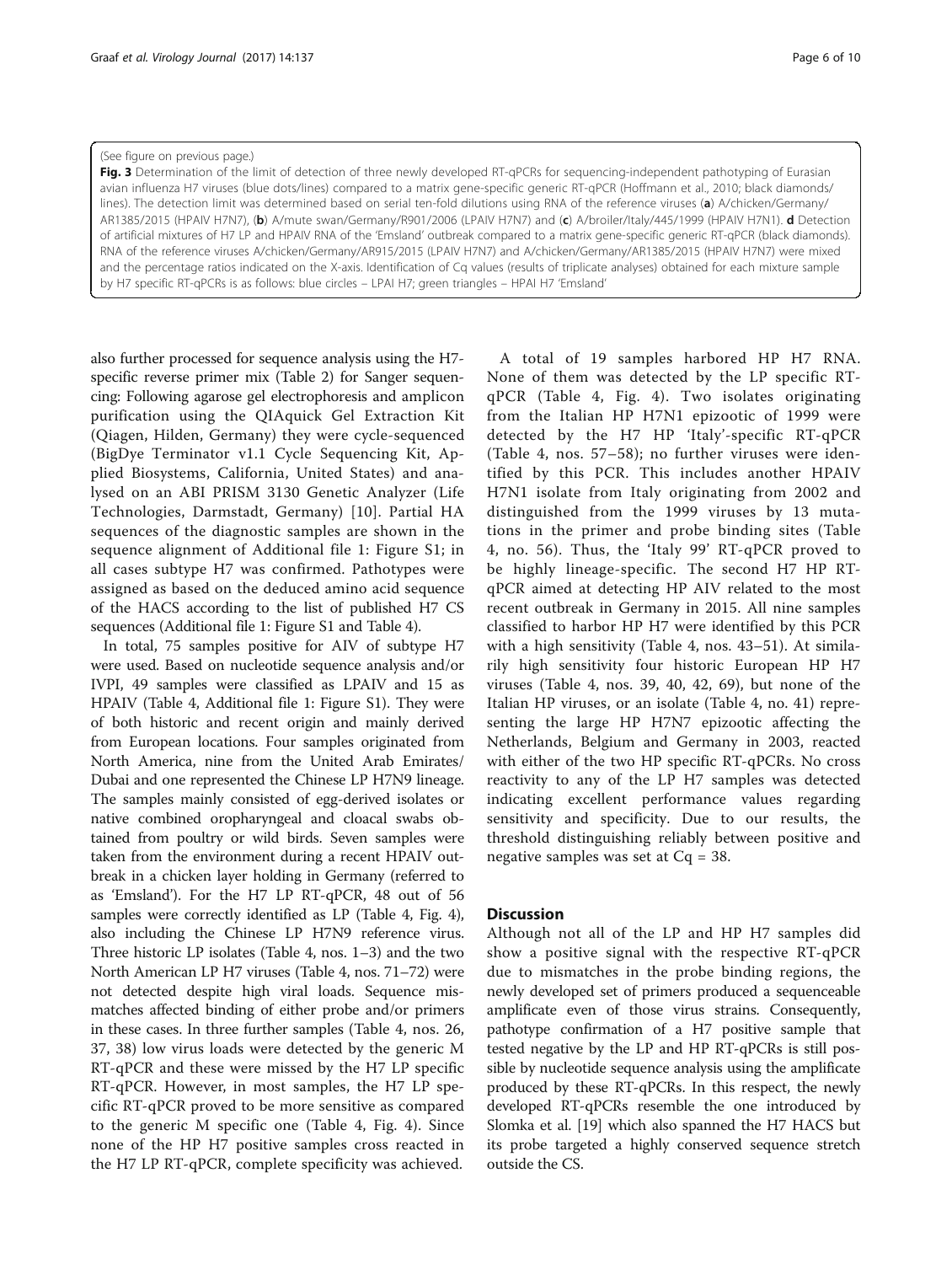<span id="page-6-0"></span>Table 4 Diagnostic performance characteristics of the H7 pathotyping RT-qPCRs using HP and LP influenza A subtype H7 virus isolates and field samples collected from different countries and poultry holdings or wild bird species, 1999–2016

| No.            | Sample ID                           | Type of<br>sample | Accession Number <sup>a</sup> | Subtype/<br>pathotype | PCR results (cq value) |            |                               |            |
|----------------|-------------------------------------|-------------------|-------------------------------|-----------------------|------------------------|------------|-------------------------------|------------|
|                |                                     |                   |                               |                       | M1.2                   | LP H7      | HP H7 Italy                   | HP H7 Ems  |
| 1              | A/duck/Potsdam/15/1980              |                   | AJ704797                      | H7N7 LP               | 17,03                  | <b>NEG</b> | <b>NEG</b>                    | <b>NEG</b> |
| 2              | A/duck/Potsdam/13/1980              |                   | SA                            | H7N7 LP               | 17,55                  | <b>NEG</b> | <b>NEG</b>                    | <b>NEG</b> |
| 3              | A/swan/Potsdam/64/1981              |                   | AM922155                      | H7N7 LP               | 20,07                  | <b>NEG</b> | <b>NEG</b>                    | NEG        |
| $\overline{4}$ | A/turkey/Germany/R11/2001           |                   | AJ704812                      | H7N7 LP               | 18,89                  | 12,74      | <b>NEG</b>                    | <b>NEG</b> |
| 5              | A/mallard/NVP/1776-80/2003          |                   | <b>NAV</b>                    | H7N3 LP               | 25,3                   | 16,41      | <b>NEG</b>                    | <b>NEG</b> |
| 6              | A/mallard/NVP/41/2004               |                   | SA                            | H7N1 LP               | 15,44                  | 12,49      | <b>NEG</b>                    | <b>NEG</b> |
| 7              | A/mallard/Föhr/Wv190/2005           |                   | <b>NAV</b>                    | H7N7 LP               | 27,35                  | 24,10      | <b>NEG</b>                    | <b>NEG</b> |
| 8              | A/teal/Föhr/Wv180/2005              |                   | <b>NAV</b>                    | H7N2 LP               | 14,28                  | 10,76      | <b>NEG</b>                    | <b>NEG</b> |
| 9              | A/teal/Föhr/Wv177/2005              |                   | AM933237                      | H7N7 LP               | 24,41                  | 21,76      | <b>NEG</b>                    | <b>NEG</b> |
| 10             | A/mallard/Germany/R721/2006         |                   | SA                            | H7N7 LP               | 31,38                  | 27,31      | <b>NEG</b>                    | <b>NEG</b> |
| 11             | A/graylag goose/Germany/R752/2006   |                   | AM933236                      | H7N7 LP               | 26,15                  | 17,27      | <b>NEG</b>                    | <b>NEG</b> |
| 12             | A/mallard/Germany/R756/2006         |                   | SA                            | H7N4 LP               | 24,81                  | 24,13      | <b>NEG</b>                    | <b>NEG</b> |
| 13             | A/mute swan/Germany/R57/2006        |                   | EPI492518                     | H7N7 LP               | 27,73                  | 24,20      | <b>NEG</b>                    | <b>NEG</b> |
| 14             | A/mute swan/Germany/R901/2006       |                   | EPI359695                     | H7N1 LP               | 23,14                  | 20,08      | <b>NEG</b>                    | <b>NEG</b> |
| 15             | A/swan/Germany/736/2006             |                   | EPI492517                     | H7N4 LP               | 15,39                  | 14,07      | <b>NEG</b>                    | <b>NEG</b> |
| 16             | A/common pochard/Germany/R916/2006  |                   | SA                            | H7N7 LP               | 19,03                  | 20,32      | <b>NEG</b>                    | <b>NEG</b> |
| 17             | A/duck/Germany/R3129/2007           |                   | SA                            | H7N7 LP               | 15,34                  | 11,59      | <b>NEG</b>                    | <b>NEG</b> |
| 18             | A/sentinel-duck/Germany/SK207R/2007 |                   | <b>NAV</b>                    | H7N3 LP               | 27,64                  | 22,09      | <b>NEG</b>                    | <b>NEG</b> |
| 19             | A/mallard/Sko212-219 K/2007         |                   | SA                            | H7N3 LP               | 25,97                  | 21,04      | <b>NEG</b>                    | <b>NEG</b> |
| 20             | A/guineafowl/Germany/R2495/2007     |                   | AM930528                      | H7N3 LP               | 29,58                  | 27,14      | <b>NEG</b>                    | <b>NEG</b> |
| 21             | A/mallard/Germany/R192/2009         |                   | SA                            | H7N7 LP               | 14,65                  | 13,28      | <b>NEG</b>                    | <b>NEG</b> |
| 22             | A/turkey/Germany/R655/2009          | F                 | EPI302173                     | H7N7 LP               | 13,34                  | 11,76      | <b>NEG</b>                    | <b>NEG</b> |
| 23             | A/nandu/Germany/AR142/2013          | F                 | SA                            | H7N7 LP               | 28,35                  | 28,90      | <b>NEG</b>                    | <b>NEG</b> |
| 24             | A/turkey/Germany/AR502/2013         | F                 | SA                            | H7N7 LP               | 18,67                  | 19,12      | <b>NEG</b>                    | NEG        |
| 25             | A/turkey/Germany/AR618/2013         | F                 | <b>NAV</b>                    | H7Nx LP               | 16,11                  | 16,20      | <b>NEG</b>                    | <b>NEG</b> |
| 26             | A/chicken/Germany/AR909/2013        | F                 | SA                            | H7Nx LP               | 35,59                  | <b>NEG</b> | <b>NEG</b>                    | <b>NEG</b> |
| 27             | A/turkey/Germany/AR979/2013         | F                 | <b>NAV</b>                    | H7Nx LP               | 25,59                  | 21,79      | <b>NEG</b>                    | <b>NEG</b> |
| 28             | A/environment/Germany/AR1251/2013   | F                 | <b>NAV</b>                    | H7N LP                | 21,31                  | 14,93      | <b>NEG</b>                    | <b>NEG</b> |
| 29             | A/chicken/Germany/AR929/2015        | F, EL             | SA                            | H7N7 LP               | 30,39                  | 30,02      | <b>NEG</b>                    | <b>NEG</b> |
| 30             | A/chicken/Germany/AR930/2015        | F, EL             | SA                            | H7N7 LP               | 30,39                  | 35,77      | <b>NEG</b>                    | <b>NEG</b> |
| 31             | A/chicken/Germany/AR934/2015        | F, EL             | SA                            | H7N7 LP               | 30,07                  | 32,88      | <b>NEG</b>                    | <b>NEG</b> |
| 32             | A/chicken/Germany/AR943/2015        | F, EL             | SA                            | H7N7 LP               | 30,07                  | 32,70      | <b>NEG</b>                    | <b>NEG</b> |
| 33             | A/chicken/Germany/AR944/2015        | F, EL             | SA                            | H7N7 LP               | 30,07                  | 31,03      | <b>NEG</b>                    | <b>NEG</b> |
| 34             | A/chicken/Germany/AR945/2015        | F, EL             | SA                            | H7N7 LP               | 29,9                   | 33,18      | $\operatorname{\mathsf{NEG}}$ | <b>NEG</b> |
| 35             | A/chicken/Germany/AR946/2015        | F, EL             | SA                            | H7N7 LP               | 29,9                   | 33,32      | <b>NEG</b>                    | <b>NEG</b> |
| 36             | A/duck/Germany/AR234/1/2016         | F                 | SA                            | H7N7 LP               | 33,42                  | 35,43      | <b>NEG</b>                    | <b>NEG</b> |
| 37             | A/duck/Germany/AR2112/2016          | F                 | <b>NAV</b>                    | H7N7 LP               | 36,17                  | NEG        | <b>NEG</b>                    | NEG        |
| 38             | A/duck/Germany/AR2868/2016          | F                 | <b>NAV</b>                    | H7N7 LP               | 35,3                   | NEG        | NEG                           | <b>NEG</b> |
| 39             | A/FPV/Rostock/45/1934               |                   | CY077420                      | H7N1 HP               | 17,25                  | <b>NEG</b> | <b>NEG</b>                    | 13,94      |
| 40             | A/chicken/Germany/"Taucha"/1979     |                   | SA                            | H7N7 HP               | 14,25                  | <b>NEG</b> | <b>NEG</b>                    | 10,63      |
| 41             | A/chicken/Germany/R28/2003          |                   | AJ704813                      | H7N7 HP               | 14,77                  | <b>NEG</b> | NEG                           | NEG        |
| 42             | A/FPV/dutch/1927                    |                   | <b>NAV</b>                    | H7N1 HP               | 16,52                  | <b>NEG</b> | <b>NEG</b>                    | 32,14      |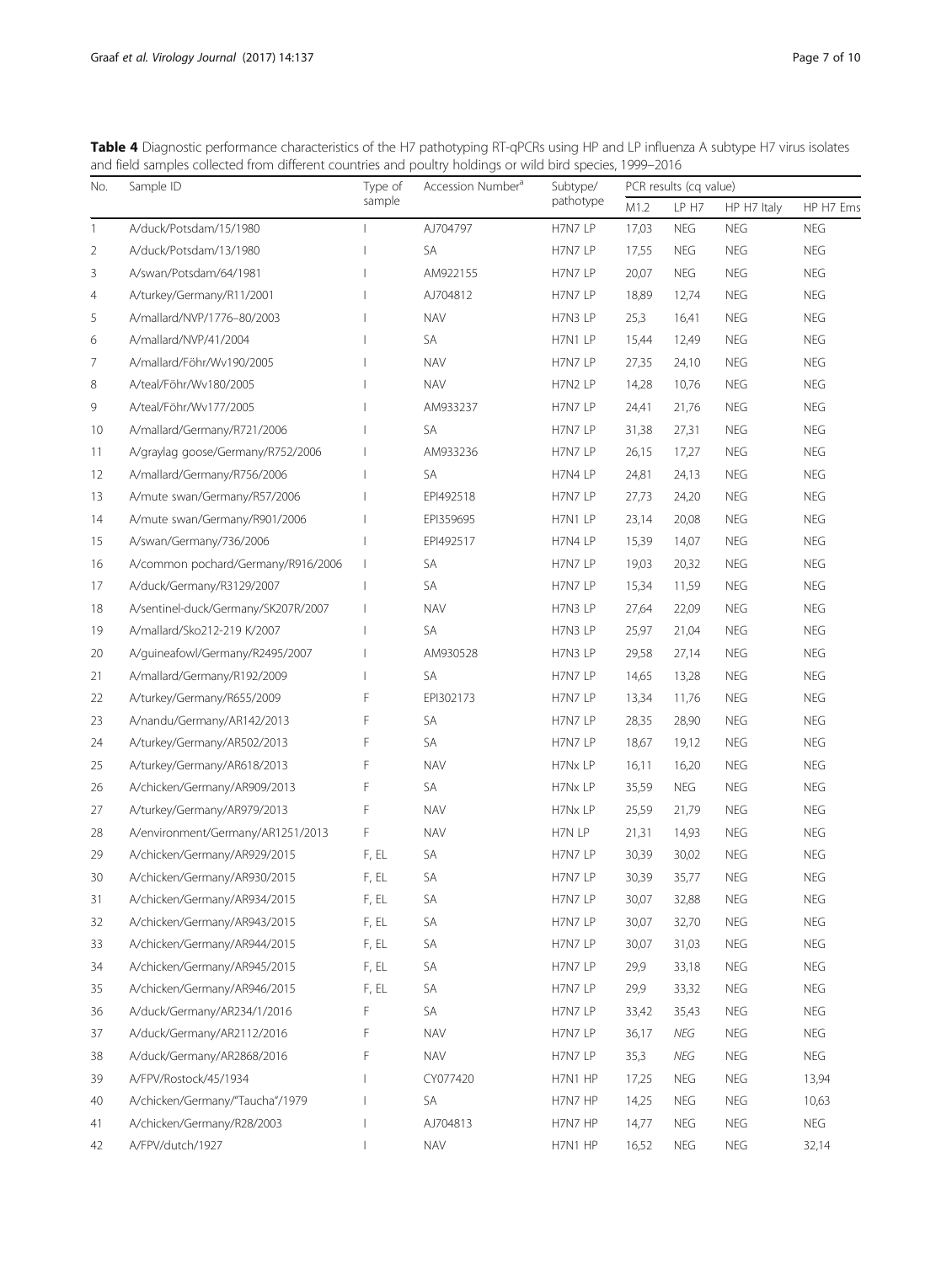Table 4 Diagnostic performance characteristics of the H7 pathotyping RT-qPCRs using HP and LP influenza A subtype H7 virus isolates and field samples collected from different countries and poultry holdings or wild bird species, 1999–2016 (Continued)

| 43 | A/chicken/Germany/AR1385/2015        | F, EL                    | SA                 | H7N7 HP | 18,76 | <b>NEG</b> | <b>NEG</b> | 19,01      |
|----|--------------------------------------|--------------------------|--------------------|---------|-------|------------|------------|------------|
| 44 | A/chicken/Germany/AR1413/2015        | F, EL                    | SA                 | H7N7 HP | 29,9  | <b>NEG</b> | <b>NEG</b> | 35,48      |
| 45 | A/chicken/Germany/AR1488/1/2015      | F, EL                    | SA                 | H7N7 HP | 29,31 | <b>NEG</b> | <b>NEG</b> | 22,72      |
| 46 | A/environment/Germany/AR1536/2015    | F, EL                    | SA                 | H7N7 HP | 29,38 | <b>NEG</b> | <b>NEG</b> | 21,18      |
| 47 | A/environment/Germany/AR1537/2015    | F, EL                    | <b>SA</b>          | H7N7 HP | 29,38 | <b>NEG</b> | <b>NEG</b> | 25,7       |
| 48 | A/environment/Germany/AR1539/2015    | F, EL                    | SA                 | H7N7 HP | 29,38 | <b>NEG</b> | <b>NEG</b> | 22,19      |
| 49 | A/environment/Germany/AR1540/2015    | F, EL                    | <b>SA</b>          | H7N7 HP | 29,38 | <b>NEG</b> | <b>NEG</b> | 24,69      |
| 50 | A/environment/Germany/AR1541/2015    | F, EL                    | <b>SA</b>          | H7N7 HP | 29,38 | <b>NEG</b> | <b>NEG</b> | 26,35      |
| 51 | A/environment/Germany/AR1546/2015    | F, EL                    | SA                 | H7N7 HP | 30,12 | <b>NEG</b> | <b>NEG</b> | 25,19      |
| 52 | A/turkey/Italy/472/1999              |                          | AJ704811           | H7N1 LP | 15,24 | 9,80       | <b>NEG</b> | <b>NEG</b> |
| 53 | A/chicken/Italy/473/1999             |                          | EPI624438          | H7N2 LP | 13,73 | 10,71      | <b>NEG</b> | <b>NEG</b> |
| 54 | A/turkey/Italy/2043/2003             |                          | CY022613, CY022615 | H7N3 LP | 24,34 | 21,45      | <b>NEG</b> | NEG        |
| 55 | A/duck/Italy/636/2003                |                          | <b>NAV</b>         | H7N3 LP | 22,05 | 20,49      | <b>NEG</b> | <b>NEG</b> |
| 56 | A/chicken/Brescia/19/2002            |                          | AM922154           | H7N1 HP | 16,59 | <b>NEG</b> | NEG        | <b>NEG</b> |
| 57 | A/hen/Italy/444/1999                 |                          | AJ704810           | H7N1 HP | 16,22 | <b>NEG</b> | 18,02      | <b>NEG</b> |
| 58 | A/broiler/Italy/445/1999             |                          | AJ580353           | H7N1 HP | 17,02 | <b>NEG</b> | 16,35      | <b>NEG</b> |
| 59 | A/turkey/Ireland/PV8/1995            |                          | AJ704799           | H7N7 LP | 16,19 | 13,07      | <b>NEG</b> | <b>NEG</b> |
| 60 | A/houbara/Dubai/AR433/2014           |                          | SA                 | H7N1 LP | 16,81 | 13,51      | <b>NEG</b> | <b>NEG</b> |
| 61 | A/houbara/Dubai/AR434/2014           |                          | SA                 | H7N1 LP | 14,67 | 11,27      | <b>NEG</b> | <b>NEG</b> |
| 62 | A/houbara/Dubai/AR435/2014           |                          | SA                 | H7N1 LP | 15,47 | 12,66      | <b>NEG</b> | NEG        |
| 63 | A/houbara/Dubai/AR436/2014           |                          | <b>SA</b>          | H7N1 LP | 12,23 | 9,23       | <b>NEG</b> | <b>NEG</b> |
| 64 | A/houbara/Dubai/AR437/2014           |                          | SA                 | H7N1 LP | 16,1  | 13,35      | <b>NEG</b> | <b>NEG</b> |
| 65 | A/houbara/Dubai/AR438/2014           |                          | SA                 | H7N1 LP | 13,71 | 10,08      | <b>NEG</b> | <b>NEG</b> |
| 66 | A/peregrine falcon/Dubai/AR439/2014  | $\mathbf{I}$             | SА                 | H7N1 LP | 13,79 | 26,82      | <b>NEG</b> | <b>NEG</b> |
| 67 | A/francolin/Dubai/AR440/2014         |                          | SA                 | H7N2 LP | 15,85 | 17,84      | <b>NEG</b> | <b>NEG</b> |
| 68 | A/wild bird/Dubai/AR3452/2014        | F                        | SA                 | H7N1 LP | 16,18 | 14,57      | <b>NEG</b> | <b>NEG</b> |
| 69 | A/alexandria tyrode/T145/1948        |                          | SA                 | H7N1 HP | 14,48 | <b>NEG</b> | <b>NEG</b> | 10         |
| 70 | A/duck/Alberta/48/1976               |                          | SA                 | H7N3 LP | 15,8  | 14,08      | <b>NEG</b> | <b>NEG</b> |
| 71 | A/turkey/Ontario/18-1/2000           |                          | AF497552           | H7N1 LP | 28,61 | <b>NEG</b> | <b>NEG</b> | <b>NEG</b> |
| 72 | A/mallard/Alberta/8734/2007          | $\overline{\phantom{a}}$ | AM933238           | H7N3 LP | 18,63 | <b>NEG</b> | <b>NEG</b> | NEG        |
| 73 | A/chicken/BritishColumbia/CN-06/2004 | $\overline{\phantom{a}}$ | KP055066           | H7N3 HP | 16,42 | <b>NEG</b> | <b>NEG</b> | <b>NEG</b> |
| 74 | A/chicken/BritishColumbia/CN-07/2004 | $\mathbf{I}$             | KP055076           | H7N3 HP | 24,71 | <b>NEG</b> | <b>NEG</b> | <b>NEG</b> |
| 75 | A/Anhui/1/2013                       | $\overline{\phantom{a}}$ | AHZ60096           | H7N9 LP | 11,79 | 9,94       | <b>NEG</b> | NEG        |

aSequences were obtained from the EpiFlu database of the Global Initiative on Sharing Avian Influenza Data (GISAID) and from GenBank at the National Center for Biotechnology Information (NCBI)

LP low pathogenicity, HP high pathogenicity, SA sequence shown in either Additional file [1:](#page-8-0) Figure S1 or Additional file [2:](#page-8-0) Figure S2, otherwise accession numbers are indicated, NAV sequence not available, neg no positive signal detected, I Isolate, F Field sample, F, EL field sample from recent outbreak in Germany

## Conclusion

The pathotype-specific RT-qPCRs developed here for avian influenza viruses of subtype H7 proved to be a useful, sensitive and highly specific alternative to nucleotide sequence analysis for the characterization of LPAI and HPAI H7 viruses of European origin. Proper detection of HP H7 viruses required knowledge of the HACS of the specific lineage, and specific probes are to be used for each distinct lineage. Thus, initial characterization of an H7 HP virus still depends on nucleotide sequence analysis of its HACS. However, in case of on-going spread of the identified HP H7 lineage a lineage-specific probe can then be used in a pathotyping RT-qPCR for the swift examination and pathotyping of further cases and outbreaks. Furthermore, the LP LNA probe introduced here was universally usuable for Eurasian LP H7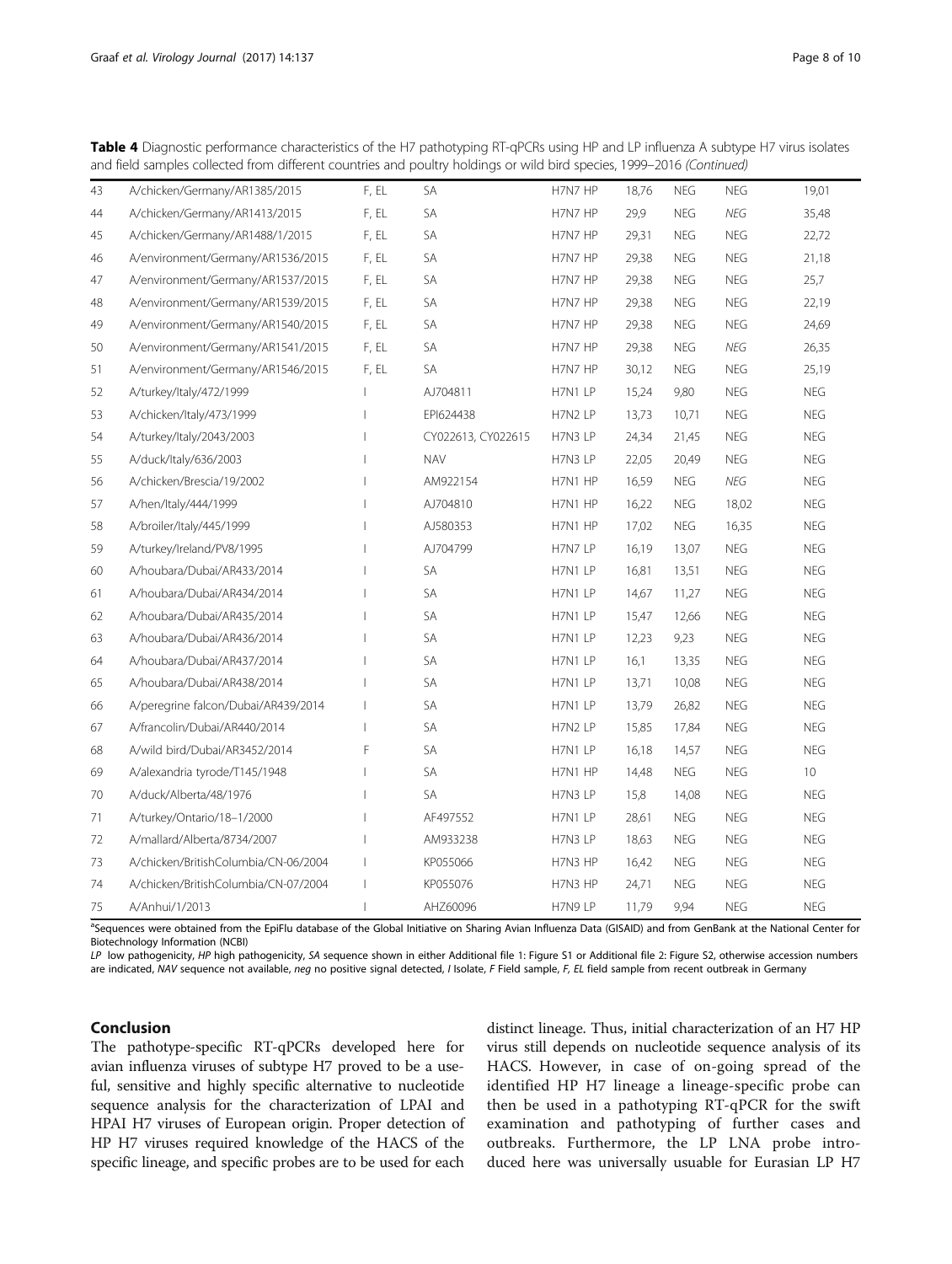<span id="page-8-0"></span>

viruses circulating in Europe over the past decade. In conclusion, these here described RT-qPCRs complement a sequencing-independent approach, and allow a high-speed pathotyping helping the authorities to install necessary control measures in time.

# Additional file

[Additional file 1:](dx.doi.org/10.1186/s12985-017-0808-3) Nucleotide sequences encoding the HA endoproteolytic cleavage site of H7N7 low pathogenic avian influenza viruses generated within this study. (PDF 90 kb)

[Additional file 2:](dx.doi.org/10.1186/s12985-017-0808-3) Nucleotide sequences encoding the HA endoproteolytic cleavage site of H7N7 highly pathogenic avian influenza viruses generated within this study. (PDF 57 kb)

#### Abbreviations

AIV: Avian influenza virus; CS: Cleavage site; GISAID: Global initiative on sharing Avian influenza data; gs/GD: Goose/Guangdong; HA: Hemagglutinin; HPAIV: Highly pathogenic avian influenza virus; IBV: Infectious bronchitis virus; IVPI: Intravenous pathogenicity index; LPAIV: Low pathogenic avian influenza virus; NA: Neuraminidase; NDV: Newcastle disease virus; RT-qPCR: Reverse transcription real-time PCR

### Acknowledgements

The authors thank Aline Maksimov, Diana Wessler and Mahmoud Naguib for excellent support. We are grateful to Christine Luttermann and her team for conducting the Sanger sequencing analyses, and we wish to acknowledge veterinarians and diagnosticians in Germany for submitting diagnostic samples. We are grateful to colleagues from various research institutions as mentioned in the text who made H7 samples and/or isolates available to the FLI virus repository. We kindly acknowledge all researchers who made available sequences, used in this study, to the EpiFlu database of GISAID.

#### Funding

The study was funded by an intramural grant of the Federal Ministry for Food and Agriculture to the Friedrich-Loeffler-Institut.

### Availability of data and materials

The datasets used and/or analysed during the current study are available from the corresponding author on reasonable request.

#### Authors' contributions

AG and TCH conceived the study. AG carried out the experiments. AG, MB and TCH analysed and interpreted the data. AG drafted the manuscript. All authors amended and approved the final version of the manuscript.

### Ethics approval and consent to participate

Not applicable.

Consent for publication

Not applicable.

#### Competing interests

The authors that they have no competing interests.

## Publisher's note

Springer Nature remains neutral with regard to jurisdictional claims in published maps and institutional affiliations.

### Received: 16 May 2017 Accepted: 14 July 2017 Published online: 24 July 2017

#### References

- 1. Spackman E. A brief introduction to the avian influenza virus. Methods Mol Biol. 2008;436:1–6.
- 2. Cheung TK, Poon LL. Biology of influenza a virus. Ann N Y Acad Sci. 2007;  $1102.1 - 25$
- 3. Webster RG, et al. Evolution and ecology of influenza a viruses. Microbiol Rev. 1992;56(1):152–79.
- 4. Alexander DJ. An overview of the epidemiology of avian influenza. Vaccine. 2007;25(30):5637–44.
- 5. (OIE), W.O.f.A.H., Avian Influenza. Chapter 10.4. Article 10.4.1. Available from: [http://web.oie.int/eng/normes/mcode/en\\_chapitre\\_1.10.4.pdf.](http://web.oie.int/eng/normes/mcode/en_chapitre_1.10.4.pdf) 2010.
- 6. (OIE/FAO), W.O.f.A.H.F.a.A.O.o.t.U.N., Network of expertise on animal influenza. Influenza a cleavage sites. Paris/Rome: OIE/FAO; 2015. [Accessed 01 Dec 2016] Available from: [http://www.offlu.net/fileadmin/home/en/](http://www.offlu.net/fileadmin/home/en/resource-centre/pdf/Influenza_A_Cleavage_Sites.pdf) [resource-centre/pdf/Influenza\\_A\\_Cleavage\\_Sites.pdf](http://www.offlu.net/fileadmin/home/en/resource-centre/pdf/Influenza_A_Cleavage_Sites.pdf). 2015.
- 7. Fereidouni SR, et al. Rapid molecular subtyping by reverse transcription polymerase chain reaction of the neuraminidase gene of avian influenza a viruses. Vet Microbiol. 2009;135(3–4):253–60.
- 8. Leijon M, et al. Rapid PCR-based molecular pathotyping of H5 and H7 avian influenza viruses. J Clin Microbiol. 2011;49(11):3860–73.
- 9. Hoffmann B, et al. Rapid and highly sensitive pathotyping of avian influenza a H5N1 virus by using real-time reverse transcription-PCR. J Clin Microbiol. 2007;45(2):600–3.
- 10. Naguib MM, et al. Novel real-time PCR-based patho- and phylotyping of potentially zoonotic avian influenza a subtype H5 viruses at risk of incursion into Europe in 2017. Euro Surveill. 2017;22(1). doi: [http://dx.doi.org/10.2807/](http://dx.doi.org/10.2807/1560-7917.ES.2017.22.1.30435) [1560-7917.ES.2017.22.1.30435.](http://dx.doi.org/10.2807/1560-7917.ES.2017.22.1.30435)
- 11. (WHO), W.H.O., WHO RISK ASSESSMENT of human infections with avian influenza a(H7N9) virus. [Accessed 23 Feb 2015] Available from: [http://www.](http://www.who.int/influenza/human_animal_interface/influenza_h7n9/RiskAssessment_H7N9_23Feb20115.pdf?ua=1) [who.int/influenza/human\\_animal\\_interface/influenza\\_h7n9/RiskAssessment\\_](http://www.who.int/influenza/human_animal_interface/influenza_h7n9/RiskAssessment_H7N9_23Feb20115.pdf?ua=1) [H7N9\\_23Feb20115.pdf?ua=1](http://www.who.int/influenza/human_animal_interface/influenza_h7n9/RiskAssessment_H7N9_23Feb20115.pdf?ua=1). 2015.
- 12. Li Q, et al. Epidemiology of human infections with avian influenza a(H7N9) virus in China. N Engl J Med. 2014;370(6):520–32.
- 13. Cima G. Another H7N9 epidemic, with possible HPAI isolates. Am J Vet Res. 2017. Available from: [https://www.avma.org/News/JAVMANews/Pages/](https://www.avma.org/News/JAVMANews/Pages/170415l.aspx) [170415l.aspx.](https://www.avma.org/News/JAVMANews/Pages/170415l.aspx)
- 14. EC, E.c., Annual report for avian influenza in poultry and wild birds in member states of the European Union in 2015; Available from: [https://ec.](https://ec.europa.eu/food/sites/food/files/ad_control-measures_ai_surv-rslt_pltry-wld-brds_2015.pdf) [europa.eu/food/sites/food/files/ad\\_control-measures\\_ai\\_surv-rslt\\_pltry-wld](https://ec.europa.eu/food/sites/food/files/ad_control-measures_ai_surv-rslt_pltry-wld-brds_2015.pdf)[brds\\_2015.pdf](https://ec.europa.eu/food/sites/food/files/ad_control-measures_ai_surv-rslt_pltry-wld-brds_2015.pdf). 2015.
- 15. Steinhauer DA. Role of hemagglutinin cleavage for the pathogenicity of influenza virus. Virology. 1999;258(1):1–20.
- 16. Bosch FX, et al. Proteolytic cleavage of influenza virus hemagglutinins: primary structure of the connecting peptide between HA1 and HA2 determines proteolytic cleavability and pathogenicity of avian influenza viruses. Virology. 1981;113(2):725–35.